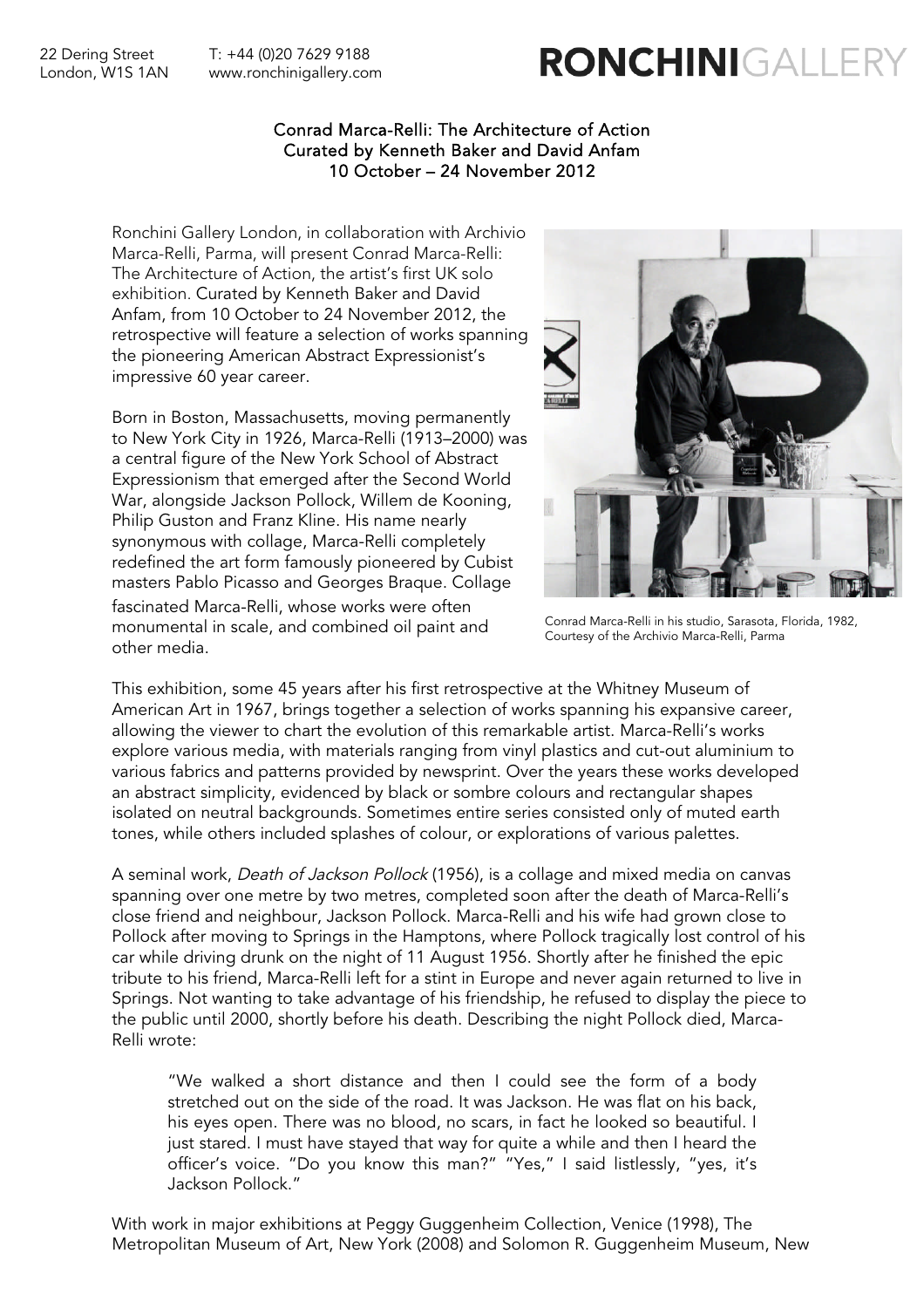

York (2009); Marca-Relli's works were critical in pushing the boundaries of collage and Abstract Expressionism, and mark him as one of America's greats.

### About the artist

Born in Boston, Massachusetts in 1913, Conrad Marca-Relli moved to New York at the age of 13, in 1926. One of the founders of the Artist's Club, alongside Franz Kline and John Ferren, Marca-Relli was part of the New York School of Abstract Expressionism. Focusing on art from the 1930s until his death at the age of 87, he established his own studio in Greenwich Village in 1931, and, in addition to numerous solo and group shows, Marca-Relli's works can be found in the collections of the High Museum of Art, Atlanta; Museu d'Art Contemporani MACBA, Barcelona; Solomon R. Guggenheim Museum, Bilbao; The Art Institute of Chicago, Chicago; Los Angeles County Museum of Art, Los Angeles; Smithsonian American Art Museum, Washington DC; National Gallery of Art, Washington DC; Peggy Guggenheim Collection, Venice; Seattle Art Museum, Seattle; Carnegie Institute, Pittsburgh; Whitney Museum of American Art, New York; Museum of Modern Art, New York; Solomon R Guggenheim Museum, New York.

### About Ronchini Gallery

Ronchini Gallery is a contemporary art gallery founded by Lorenzo Ronchini in 1992, in Umbria, Italy, which expanded in February 2012 with a space in Mayfair, London. Its exhibitions have explored pioneering movements within Italy; the gallery aesthetic is defined by Minimalism, Spatialism, Conceptualism and Arte Povera and it retains an unblinking future-focus on progressive movements. Ronchini Gallery evolved from 20 years of private collecting. Paterfamilias Adriano Ronchini was an early supporter of artists such as Alighiero Boetti, Daniel Buren, Joseph Kosuth, Frank Stella and Michelangelo Pistoletto and collected their work throughout the seventies. Subscribing to the highest standards of curatorship and scholarship, the gallery provides a rigorous context in which its artists can be viewed. Ronchini Gallery also maintains a successful publishing arm which produces exhibition catalogues, monographs, critical texts and artist's books.

## About the Curators

Kenneth Baker has been art critic for The San Francisco Chronicle since 1985. He was the art critic for The Boston Phoenix between 1972 and 1985 and contributed to Artforum, Art in America, Arts Magazine, Connoisseur, Smithsonian, and the New York Times Book Review. He was a contributing editor of Artforum from 1985 through 1992. The author of Minimalism: Art of Circumstance (Abbeville Press, 1989/1997), Baker has also written for museum exhibition catalogues devoted to artists as diverse as Giorgio Morandi, David Rabinowitch, Manuel Ocampo and Edward Burtynsky. Baker has continued to publish in art periodicals internationally, including The Art Newspaper, ArtNews, Art + Auction and Parkett. In 2009 Yale University Press published Baker's latest book, The Lightning Field, the first study of Walter De Maria's 1977 land art masterpiece.

David Anfam is a critic and art historian, as well as Commissioning Editor in Fine Art at Phaidon Press, London. His numerous publications include Mark Rothko: The Works on Canvas - A Catalogue Raisonne (1998) and Abstract Expressionism: A World Elsewhere (2008). In 2007 he curated Bill Viola's Ocean Without a Shore for the 52nd Venice Biennale. Anfam is a member of the Advisory Board of the Clyfford Still Museum, Denver, and his awards include the Mitchell Prize for the History of Art (2000) and the Umhoeffer Prize for Achievement in Humanities (2009).